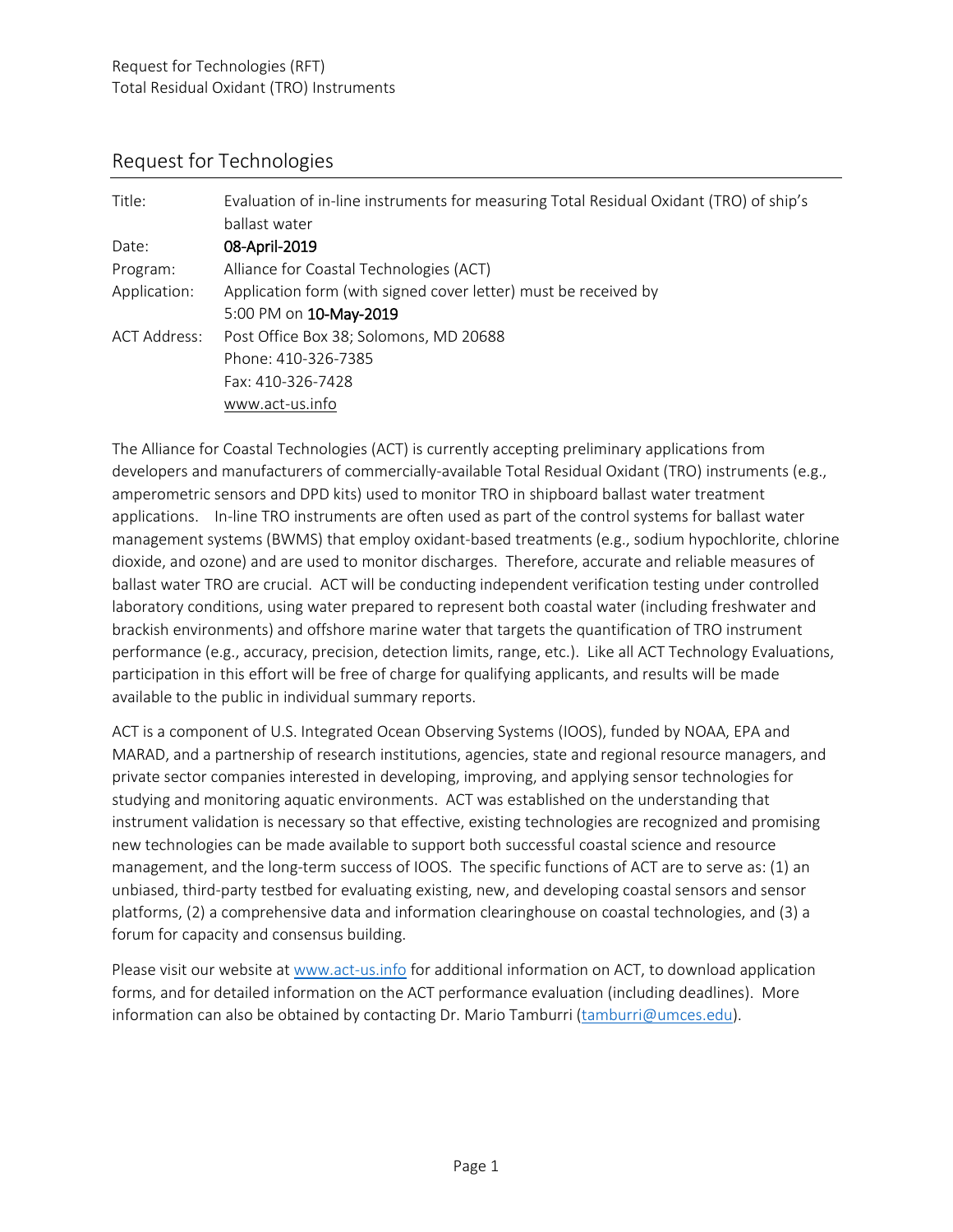# Synopsis of Program

The Alliance for Coastal Technologies (ACT) provides an unbiased, third party testbed for evaluating existing, new and developing sensors, and related technologies, for studying and monitoring freshwater, coastal, and ocean environments. ACT seeks to review TRO instruments that may be used to monitor an oxidant-based BWMS that uses chlorine or other oxidants to kill aquatic organisms. The instruments may also be associated with the BWMS control system, providing feedback to regulate dosages or to initiate neutralization. Regardless of their location of use or their purpose, the TRO instruments should be capable of operation across a spectrum of water types including fresh, brackish, and marine waters. Within this range, the instruments will be challenged with water varying in temperature, pH and concentrations of dissolved organic matter. The instruments should be capable of operating within a span of conditions typical of commercial ship ballasting operations.

It is important to note that ACT does not certify technologies or guarantee that a technology will always, or under circumstances other than those used in testing, operate at the levels verified. ACT does not seek to determine regulatory compliance; does not rank technologies or compare their performance; does not label or list technologies as acceptable or unacceptable; and does not seek to determine "best available technology" in any form. ACT will avoid all potential pathways to picking "winners and losers". Therefore, although performance verification will apply to all instruments evaluated under common testing protocols, no direct comparisons will be made between instruments from different manufacturers and instrument-specific Verification Statements will be released to the public for each instrument type as a final report.

# Focus of Performance Verification

Accurate measurements of TRO are critical to verify the performance of oxidant-based BWMS and to assure water discharged into the environment does not exceed the regulatory or target concentrations. As BWMS incorporate in-line TRO instruments for monitoring and control, it is important to understand the performance of these critical technologies (relative to a standard measurements of TRO). It is also important to understand the limitations of TRO instruments, considering that the source water characteristics will vary.

This ACT Performance Verification will therefore focus on the suite of instruments capable of operation with various water types. The performance evaluation will quantify instrument accuracy, precision, dynamic range and limits of detection, as compared to manual measurements using the standard, DPDbased colorimetric approach for measuring TRO [Standard Method SM 4500-Cl G]. Protocols and a detailed test plan will be developed with the aid of applicants and a Technical Advisory Committee (TAC) to evaluate these specific parameters under controlled laboratory conditions. Source water for testing may include natural water, amended natural water, and artificial lake water or seawater. Water temperatures may vary within the spectrum of navigable, surface waters. Laboratory tests will at minimum use hypochlorite (either injected or as a product of saltwater electrolysis), but testing may include trials with other BWMS oxidants (e.g., chlorine dioxide, ozone). TRO instruments will be placed into a flow-through pipe loop. Test water will flow through the pipe loop, and the measurements from TRO instruments (whether inserted into the line or sampling from it) will be compared to manual TRO readings from water collected from an adjacent sample port. Instrument consistency through time may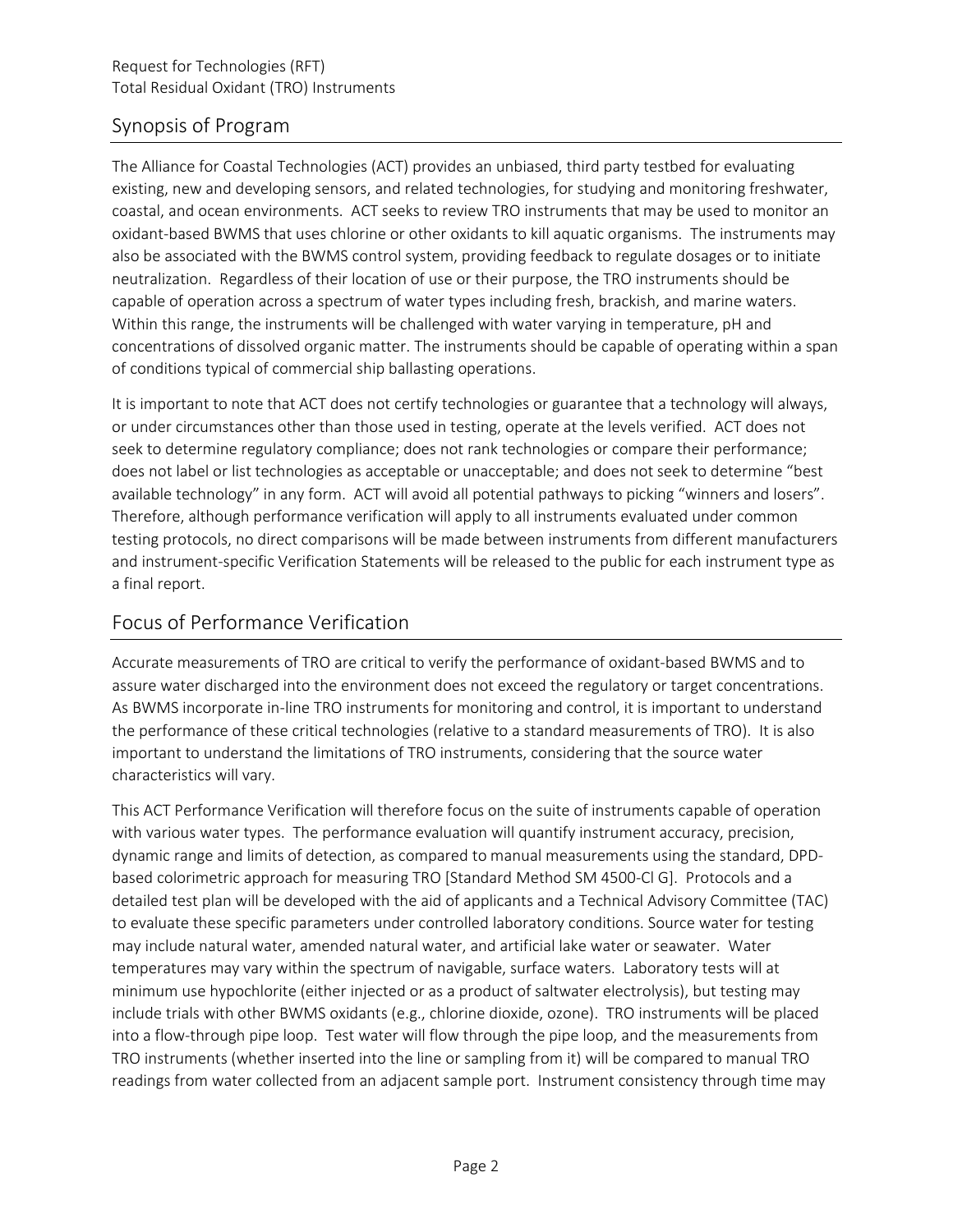Request for Technologies (RFT) Total Residual Oxidant (TRO) Instruments

also be considered as part of this verification. However, issues surrounding shipboard integrations (e.g., maintenance, reliability, and robustness) are beyond this scope of this initial evaluation.

#### Eligible Technologies Must Be:

- o Commercially available technologies.
- o New, near-commercial technologies that are ready for the market with available quality testing data to support performance claims.
- o Designed to directly measure biocidal oxidants.

Multiple (two or three) instruments may be requested from each participant, depending on the specific evaluation protocols developed and timing of test deployments. ACT will take responsibility for the instruments during the verification testing and will return all units when the evaluation is complete. Qualifying applicants will also be asked to participate in the design of evaluation protocols. The results and summaries from all verifications will be provided to qualifying applicants and made public after evaluations are complete. Because of limited resources, ACT may select to evaluate only one instrument model or type per individual developer, manufacturer, or distributor depending on the numbers of qualifying applicants. We will, however, consult with applicants if this selection process is necessary.

#### Benefits of Technology Evaluation

ACT will provide technology developers an independent, scientifically objective process for testing their instruments in a diverse range of coastal and freshwater environments and under actual situations for which their products were designed. Moreover, ACT results will provide potential investors and users of innovative approaches with information on how technologies perform in comparison to conventional methods. Through this process of verification, ACT will ultimately aid in the implementation of accurate and reliable technologies that will enable the effective monitoring and an increased understanding of coastal resources and processes. Specific benefits for technology developers, manufacturers, and vendors:

- o Access to expertise in demonstrating, verifying, and applying coastal monitoring technologies.
- o An opportunity to test a technology on a nation-wide basis under different environmental conditions.
- o An unbiased, reputable evaluation of technology performance.
- o Increased credibility from having independent performance data.
- o Increased potential of regulatory acceptance due to the recognition of ACT results.
- o increased recognition nationally and internationally through ACT outreach.
- o A potential market advantage that customers and users may consider in their technology purchasing decisions.
- o Increased confidence for investors.

Specific benefits for technology users:

- o Timely information on the performance of instruments required to address an environmental emergency and recovery.
- o Easily accessible information on coastal instrument technologies.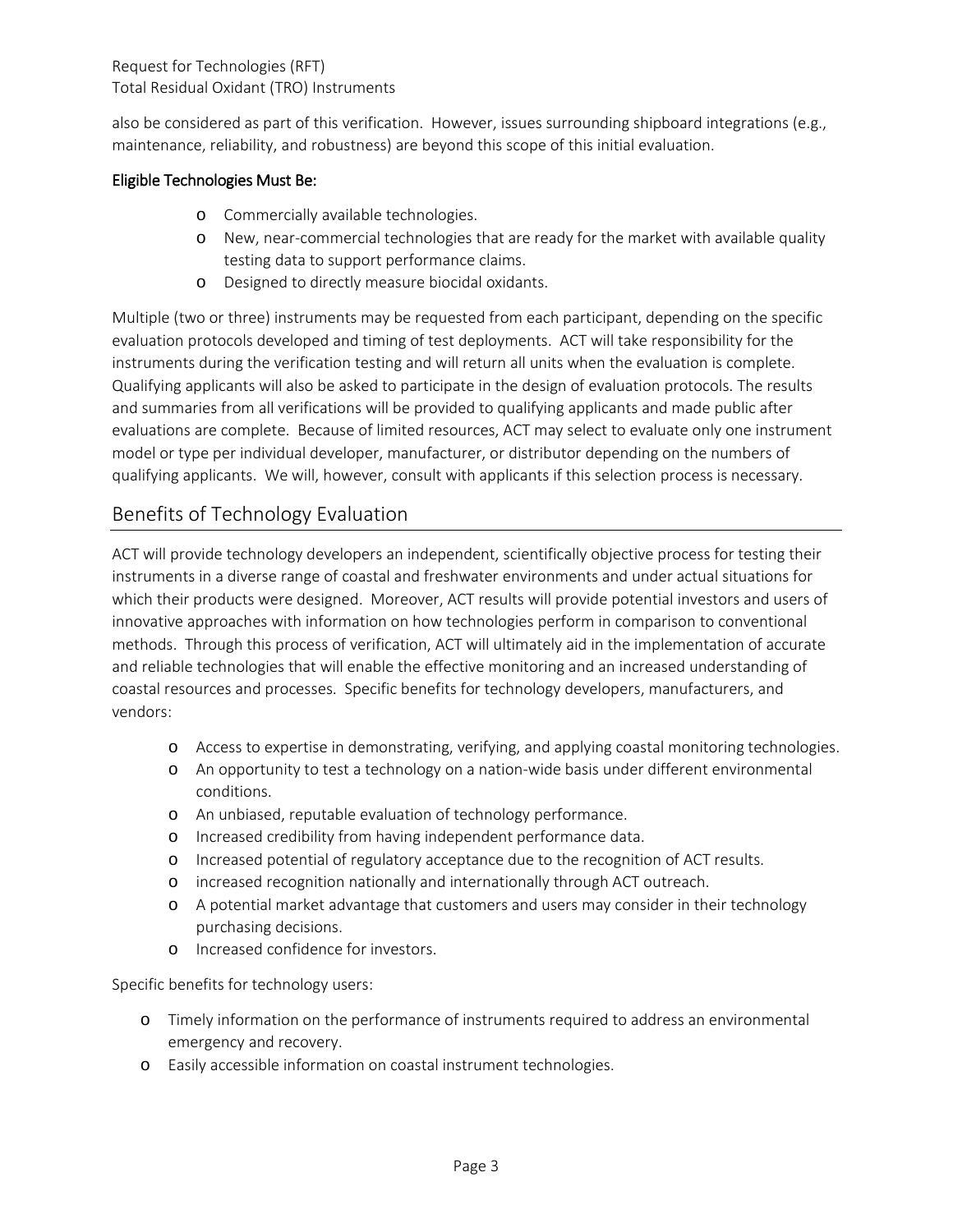Request for Technologies (RFT) Total Residual Oxidant (TRO) Instruments

- o Credible technology performance verifications and demonstrations independent of developer, manufacturer, or vendor claims.
- o Performance-based verification and demonstration testing addressing realistic data quality objectives under varying environmental conditions.
- o ACT and MARAD support of verification and demonstration results.

#### Application and Acceptance

The application and acceptance process consists of four steps: a preliminary application, conditional acceptance, a full application, and agreement on a test plan. The tentative schedule and deadlines for each step are provided below.

Step 1: Preliminary Application. Applicants (developers, manufacturers, and distributors) are requested to provide summary information about the technology proposed for testing and about their organization by submitting a signed cover letter (no longer than two pages) and by completing the ACT Application for Evaluation form (to be posted at [www.act-us.info/rft.php\)](http://www.act-us.info/rft.php). The purpose of the preliminary application is to assess if the technology meets the criteria/requirements set forth in this Request for Technology (RFT), if ACT facilities are capable of conducting an appropriate and safe evaluation, and to ensure that no conflict of interest exists between the applicant and ACT. Preliminary applications are screened and categorized by ACT Headquarters staff based on at least the following criteria:

- Does the technology fit the stated theme?
- Does the technology address the stated priorities?
- Is the technology applicable to continuous, in-line analysis?
- Is the technology based on sound scientific and technical principles?
- Is the technology sufficiently commercially ready for verification testing?
- Can the applicant demonstrate ownership of the technology?

Step 2: Conditional Acceptance. All applicants that meet the requirements for an ACT Technology Evaluation will be identified and accepted contingent upon the successful completion of Steps 3 and 4. Acceptance notification will be delivered to the applicant within one week of the receipt of the initial application.

Step 3: Full Applications. The Full Application for testing requests additional information about the technology to ensure a clear understanding of the proposed technology, including the scientific and engineering principles of operation, previous performance data (if applicable), and potential users/customers. The application should include appropriate peer review literature, technical articles, reports, process flow diagrams, equipment specification sheets, operating instructions, and other related materials to enable the reviewer to fully understand the technology and any data and information that is available to support the application. Full applications must also include proposed protocols for conducting the evaluation. The draft protocols should be based on standard scientific testing practices and must include: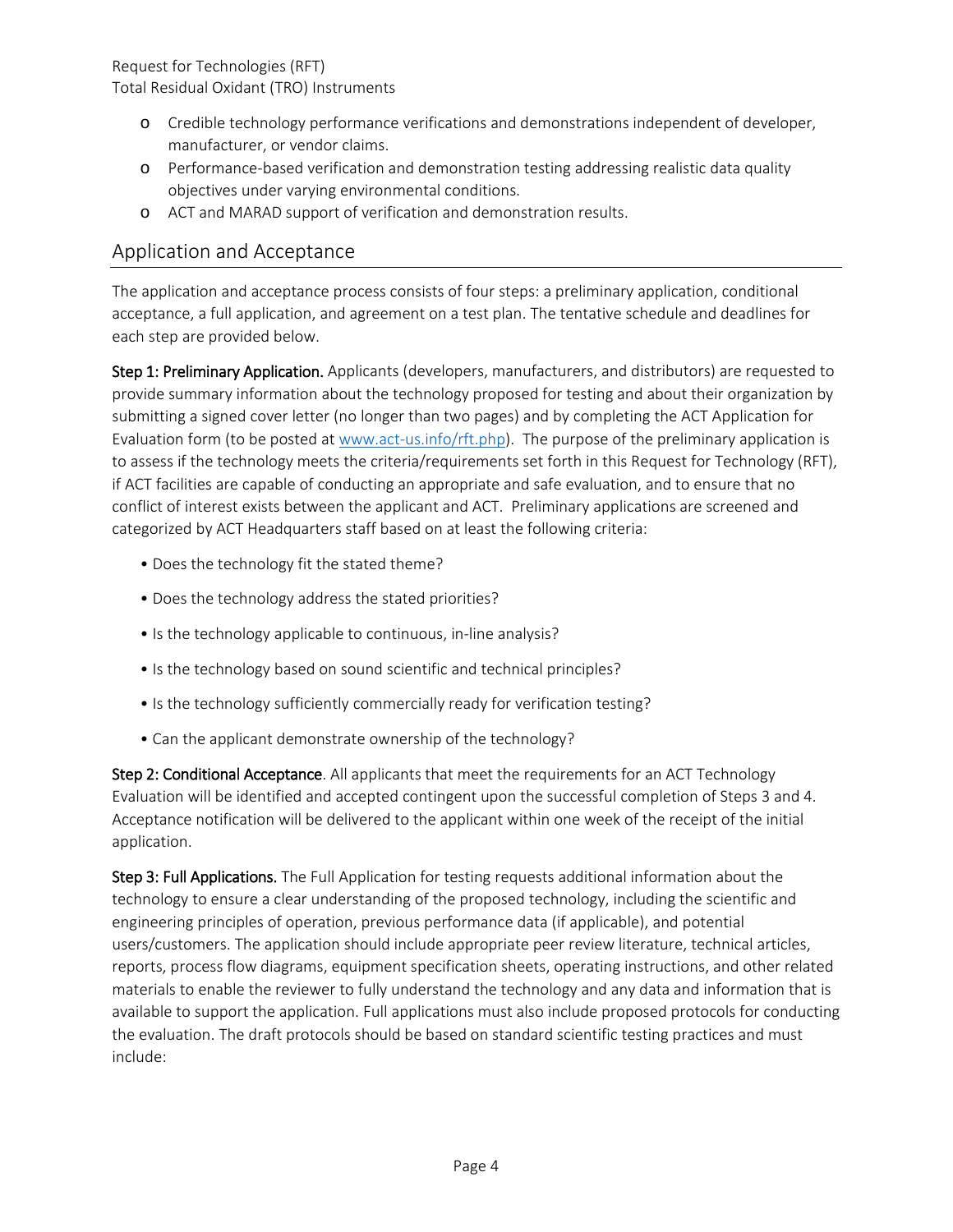- Requirements for qualifications of test personnel.
- Requirements for health and safety of test personnel, the public, and the environment.

• Proposed methods and procedures for verification including: a) set-up, b) period of operation, c) operation parameters, d) experimental design with number of replicates and controls, and e) demobilization.

• A standard measure or existing, accepted technology for the new technology to be calibrated by or tested against.

• Proposed methods and procedures for storing, retrieving, analyzing, and reporting data.

Step 4: Agreement on Test Plan. ACT Headquarters staff, Technology Advisory Committee, Technical Coordinators for each Partner Institution, QA/QC Coordinator, and representatives for each qualifying applicant will gather for a workshop to be scheduled in June 2019 by teleconference to discuss and draft a Verification Plan based on the recommendations for each qualifying applicant and an appropriate QA/QC strategy. The draft will be externally reviewed for appropriateness of experimental design and statistical analyses before a Final Verification Plan is submitted to the qualifying applicants. Although ACT does not conduct direct comparisons of instruments being evaluated, the standardization of methods in Verification Plans will allow the assessment of the various instruments simultaneously and permits endusers to draw their own conclusions regarding the TRO instruments that best meets their needs.

### Deadline and Dates

- Initial Application (form with signed cover letter) must be received by 5:00 p.m. Eastern Time 10-May-2019
- Notification of Conditional Acceptance 17-May-2019
- Full Application packages due 31-May-2019
- Protocol Workshop (Teleconference) June-2019 (tentative)
- Final verification protocols and Test Plan 28-June-2019
- Laboratory testing tentatively scheduled to begin in 05-August-2019

#### Verification Agreement

A legal agreement between ACT and individual qualifying applicants will be drafted to state that all parties agree to conduct the evaluation in accordance with the final Verification Plan and that the results will be released to the public. The agreement will also state that there will be no modifications to final Verification Plan, regardless of unforeseen circumstance encountered during testing, without written consent from all parties. Furthermore, the agreement will clearly state that although the developers, manufacturers, or distributors will be allowed to view the Verification Statements before they are released to the public, they will not be allowed to make changes to the final report. Under special circumstances ACT will consider inclusion of comments (in the form of a one-page letter) from the developers, manufacturers, or distributors as an appendix to Verification Statements. Finally, it will be noted that all data collected during verifications by the instruments tested are the property of the